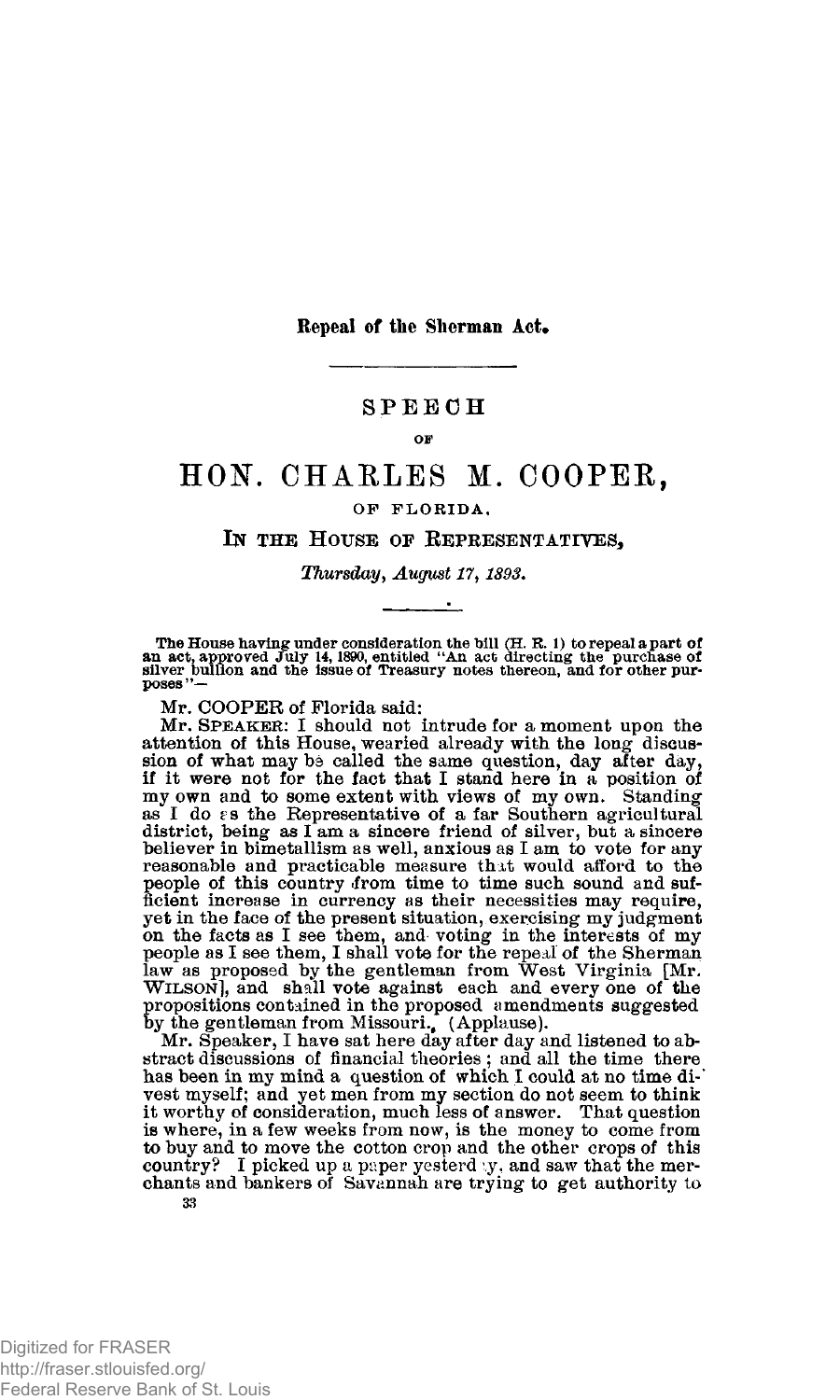**issue scrip to pay for cotton. Savannah is the cotton market of**  Florida; and am I to stand here and in the face of the prospects **that the farmers of Florida will have to sell their cotton at a de**preciated price and for due bills or for scrip, with all that that **means to them, with all of inconvenience and all of loss in the**  shaving of such papers, and am I not even to give them the **chance of the only remedy that any one suggests as a means of supplying immediate money?** 

**Mr. Speaker, some gentlemen here have intimated that Southern members who voted for the Wilson bill, and did not votp for any of the specified and limited methods to which they were wedded, of supplying a substitute for the Sherman law, would have an indignant constituency to answer. I say to them that when that day comes I will not be afraid to stand up with them and make my answer while they m ake theirs. [Applause.] I will say to my people, " I voted to give you the only immediate relief that was possible, at least the only thing which offered a prospect for immediate relief."** 

**Those gentlemen may say to their constituents, what? They may read them their long and more or less learned and more or less eloquent disquisitions upon silver. Perhaps these will be accepted as a sufficient answer, and perhaps those men who have gone down into ruin through their inefficiency and delay will say so them: <sup>4</sup>'We asked you for bread, and you gave us wind." [Applause.]** 

**Mr. Speaker, as I have sat here and looked out upon this House my mind has unavoidably wandered to other scenes far distant. I have seen the farmer coming into his country town to sell his cotton, his money crop, and, unfortunately, too often his only money crop, and finding no buyer, because there is no money to buy it with, or having to sacrifice it at a depreciation because of the inadequate supply of money. I have seen the country merchant who had to carry the farmers through the year, pressed by his creditors, unable to make collections, unable to get ac-commodation from his local bank, the banks unable to make collections, deposits cut off, and all of those men going down into one common vortex of ruin, while we discuss the views of various financiers, modern and ancient, upon silver and gold and bimetallism, and so forth, and so on. [Applause.]** 

**Now, my friends, what is the cause of this depression, and what is to be the means of relief? As to its cause, in the first place, we have the statements of nearly all the business men of this country, that it is caused by the Sherman purchase law.** 

**I am a lawyer, to some extent at least, and even in a court room where we are limited to absolute proofs of facts, we at least accept the opinions of experts, and we know that all the experts of this country, except a few gentlemen who are immediately interested in the production of silver, agree that such is the cause, and this goes far toward proving it.** 

**Now, my friends, there has been a little suggestion upon the Republican side of this Chamber that this depression is caused chiefly by the prospect of tariff reform. I am not going to get off into tariff reform, but I will say just this about it, that the weakness of that statement is that it is not true. [Applause.] I do not know the affairs of every mill, or every mercantile or**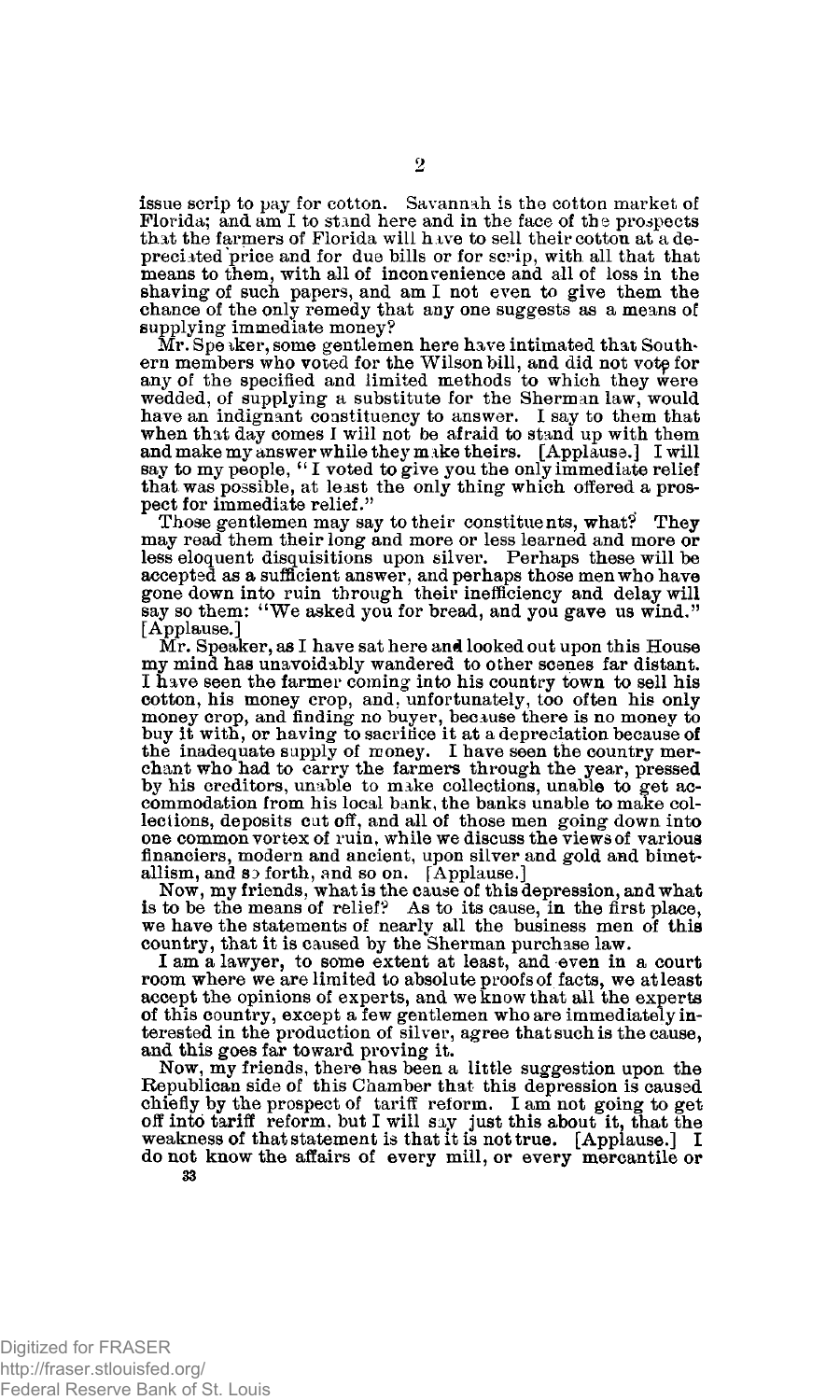**banking concern in this country, but I have inquired far and near, and as far as I could obtain information, the concerns that are shutting up in this country and throwing men out of employ-ment are not closing up for lack or orders. They are not closing up because they can not get orders for future delivery, or arrive at any basis of contract with th ose who desire to purchase. They are not closing up because they are insolvent concerns, but they are closing up for two reasons—one that they can not get the actual cash to run their business and to pay their men, and the other that on account of this financial stringency they fear to fill future orders, lest their customers will not be able to pay for them. That is it.** 

**Now, my friends, these things demonstrate that the immediate cause at least of this depression is a lack of money, and we have a general agreement that this lack of confidence was brought about by this law. Why, no less eminent an authority on the silver side of this question than Senator JONES of Nevada stated,**  in a magazine article only the other day that you could main-<br>tain government money at par so long as the people believed<br>that the Government could redeem it, or did not apprehend that<br>the Government would be unable to red **said, you can not base money upon gold alone, because the people will soon learn that there is not gold enough in the world to redeem outstanding obligations, and they will go below par.** 

**It has been said that the Sherman law was not an adequate**  cause for this depression; but we all know, who know anything **about it, that the business men of this country, and the business men and most of the financiers of every other country, had anticipated and expected this depression; th it they have believed that the country can not continue to carry the accumulation of silver under the Sherman law; and, upon even the authority of Senator JONES, that makes the Sherman law an adequate cause for** 

the present depressisn. [Applause.]<br>Mr. LIVINGSTON. Will the gentleman allow me to make a **suggestion to him?** 

**Mr. COOPER of Florida. I will, with pleasure. Mr. LIVINGSTON. If the certificates issued under the purchasing clause of the Sherman act have created a burden upon the Treasury, will you explain why it is that these certificates are at a premium in New York and all over the country?** 

**Mr. COOPER of Florida. I think I can. In the first place I never said that the certificates were a burden upon the people. I said that the want of confidence in the business men originated in a belief that the country would not be able to go on continuously accumulating silver and issuing Sherman notes. I believe that the purchase of silver and the issuing of these notes had broken down the public confidence. [ Applause. ] Breaking do wn public confidence caused the people to run upon the banks, caused the b inks to lock up their currency, and brought about this present stringency. I am going to answer the gentleman's question further. I say to him that the reason that the currency has gone to a premium is that on account of this lack of confidence money has been locked up: and the very measure, therefore, that was expected to make an abundance of money has created a panic, and stringency has driven out gold and locked up the currency,**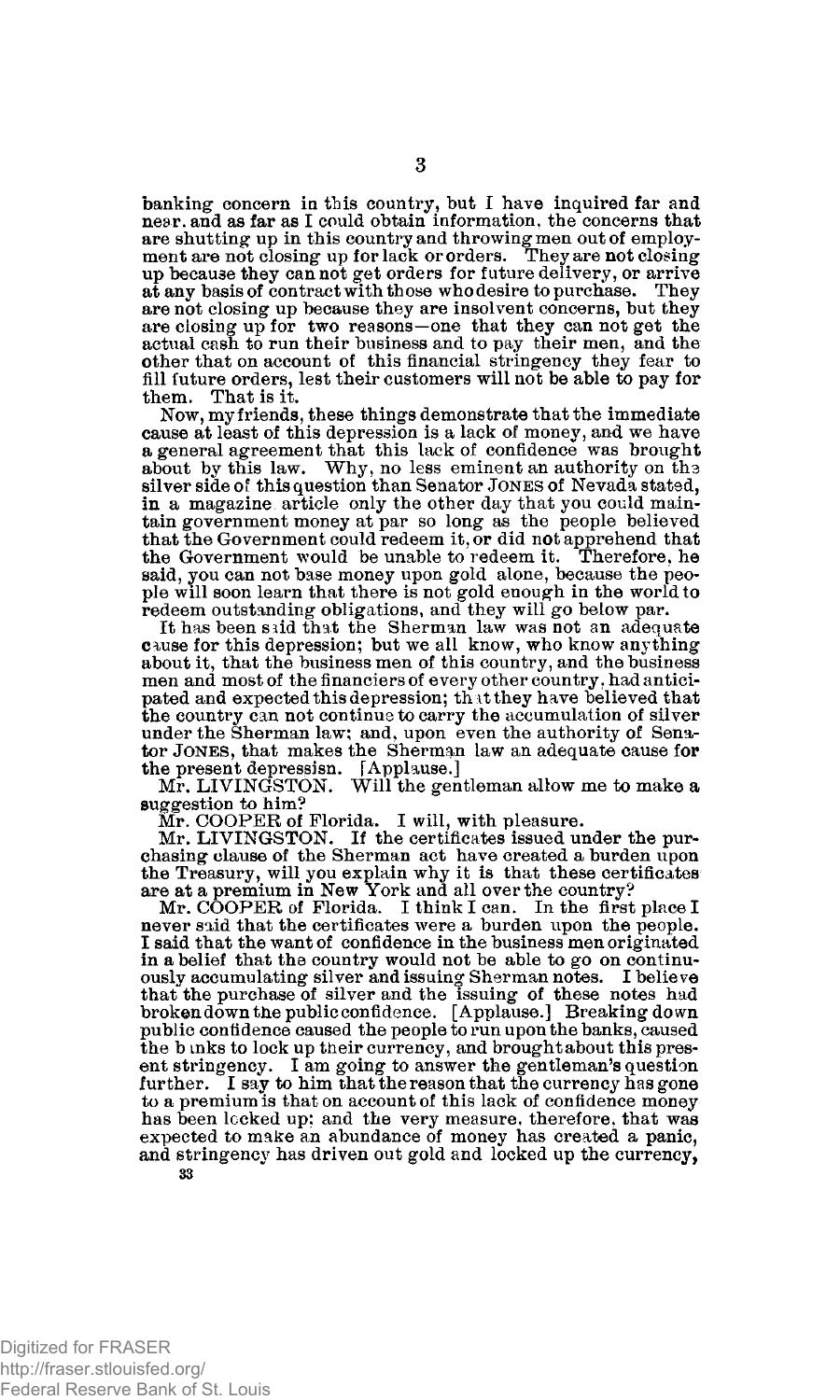**has brought on the contraction and panic and demoralized all the business interests. [Applause.] Mr. LIVINGSTON. Is the gentleman aware that these cer-**

**tificates are at par in London? You have not answered my question.** 

**Mr. COOPER of Florida. I think I have.** 

Mr. LIVINGSTON. These certificates are issued under the operation of the very law you are complaining of, and under which you say the confidence of the business interests has been broken down. Now, so long as these certifi **how it has brought depression upon the country?** 

**Mr. COOPER of Florida. In the first place, as I have said before, I have made my statement and not the statement of the gentleman from Georgia; and** *he* **can not put his words in my mouth. In the second place, I have already explained that this money is at a premium because of the panic. The stringency locks it up, and it is locked up because of the lack of confidence**  in financial operations under the Sherman act; and I say to him **further, that the reason it is at par in London is because you can draw gold for it in America. [Applause.]** 

**Now, Mr. Speaker, I had almost gotten involved in the tariff when my friend from Georgia happily rescued me. [Laughter.] I do not want to get into any partisan discussion of this affair either, but I can not refrain, with my naturally combative disposition, from saying to my Republican friends—because I have sat down here for a number of days silently while once in a while they gave the Democratic party a prod and suggested that this was the result of turning the country over to the Democratic party—I can not resist s tying this: That when the Democratic party had had this country for four years, at the end of Mr. Cleveland's last term we turned this Government over to you with the people prosperous and the Treasury full to overflowing. You gave it back to us in this condition of depression, in this condition of suffering, with a depleted Treasury and with the country already going over the precipice into this financial abyss; and that is all of politics I am going to bring into this speech. A REPUBLICAN MEMBER. That is enough; you are doing** 

**well. \*** 

**Mr. COOPER of Florida. Now, Mr. Speaker, I said that was all of politics; but I can not go further in my speech without making some reference, at least—to be in the fashion—to the Democratic platform at Chicago. Gentlemen have stood up here and told us that the man who did not vote for each of their particular fads upon the subject of currency was a traitor to the Democratic platform at Chicago. The Democratic platform of Chicago, in the only sentence where it mentions the coining of money, declares for the coining of gold and silver at equal intrinsic and exchangeable values; and the man who comes in here and undertakes to force me, or to limit me, to vote for the coining of silver at certain ratios, each one of which and the greatest of which is far below the market price, undertakes to drive me off the Democratic platform; and he can not do it. [Applause.]** 

**Now, Mr. Speaker, passing from this question of coining at 33**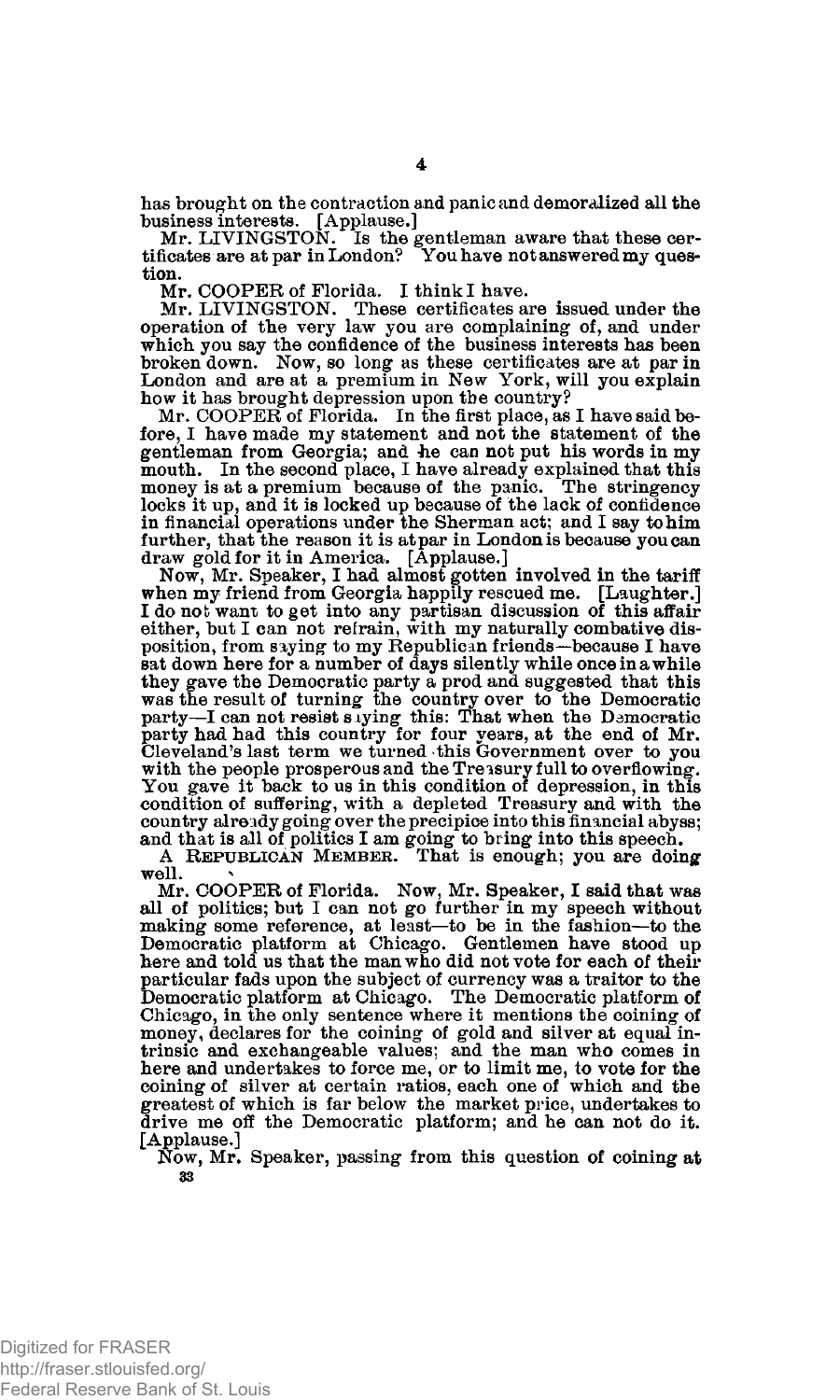either of the ratios, is there anything in the Democratic plat**form that declares we shall repeal the Sherman bill and enact another silver-purchase bill? I believe that the Bland bill in its day was a good measure. I believe it did this country no harm, but did it good, because it enlarged our currency at a time when we needed it; but since that bill was repealed we have had more than \$150,000,000 of Sherman money added to our currency.** 

**In dealing with these matters we can only look at the facts as each of us sees them. Now, the question of how much of a certain kind of currency a country can successfully carry is a question of fact.** 

**Gentlemen have been fond of referring here to France as the great authority upon coinage and finance. Do they not know that at the late Brussels conference France, through her delegates, declared that she would coin no more silver; that she would not open her mints to free coinage; and further declared when it was proposed to her that France, the United States, India, and the other countries of the Latin Union should enter into an agreement for the free coinage of silver—that she declared, when that proposition was made, that so many countries could not do it? She said, " You have got to include England and Germany, or else it will be impracticable." Do they not know that the representative of France said, " We have got all the silver coin that we can successfully carry, and we can not agree to coin any more, because the attempt to do so would be disastrous?" Mr. Speaker, that is the pronouncement of the highest authority of the gentlemen on the other side.** 

**Just before I was leaving Florida an old friend of mine who had lived for years on the Pacific slope came to me and said, 4 'I do not know how you stand on silver; I have got one advantage over you with reference to it; I have dug silver and I have dug potatoes, and they are each worth what they will sell for." [Laughter.]** 

**Now, Mr. Speaker, if I am to be called upon to give value to any article by legislation, if that, indeed, is demanded of me by the Democratic platform, or any other controlling agency, I want to get some of the benefits of it. [Laughter.] We all know the story of the old darkey down South who was very**  much taken with the reports which came to his ears concerning the civil rights bill. He heard a great deal about the "pro-<br>visions" of the bill, and he got an idea that it was something **which would be very beneficial to him. So upon a certain day he went to his county town to draw his share of the ''provisions," but when he found that there was no hog and hominy in the bill he took no more interest in it. [Laughter.]** 

**Now, Mr. Speaker, if I am to vote for a bill to give an artificial**  value to things, if I am to vote for this measure, I want an amend**ment adopted by which it shall be enacted that my people shall receive a dollar for every 57 cents' worth of their cotton, and tobacco, and oranges, and pineapples, and vegetables, and logs, and lumber, and turpentine. If our friends will put that into their proposition perhaps—I do not say that 1 will, but I say perhaps— I will manage to hold my conscience in abeyance. [Laughter.]** 

**An acquaintance of mine was cow attorney for a certain railroad. [Laughter.] His duties consisted in going around and 33**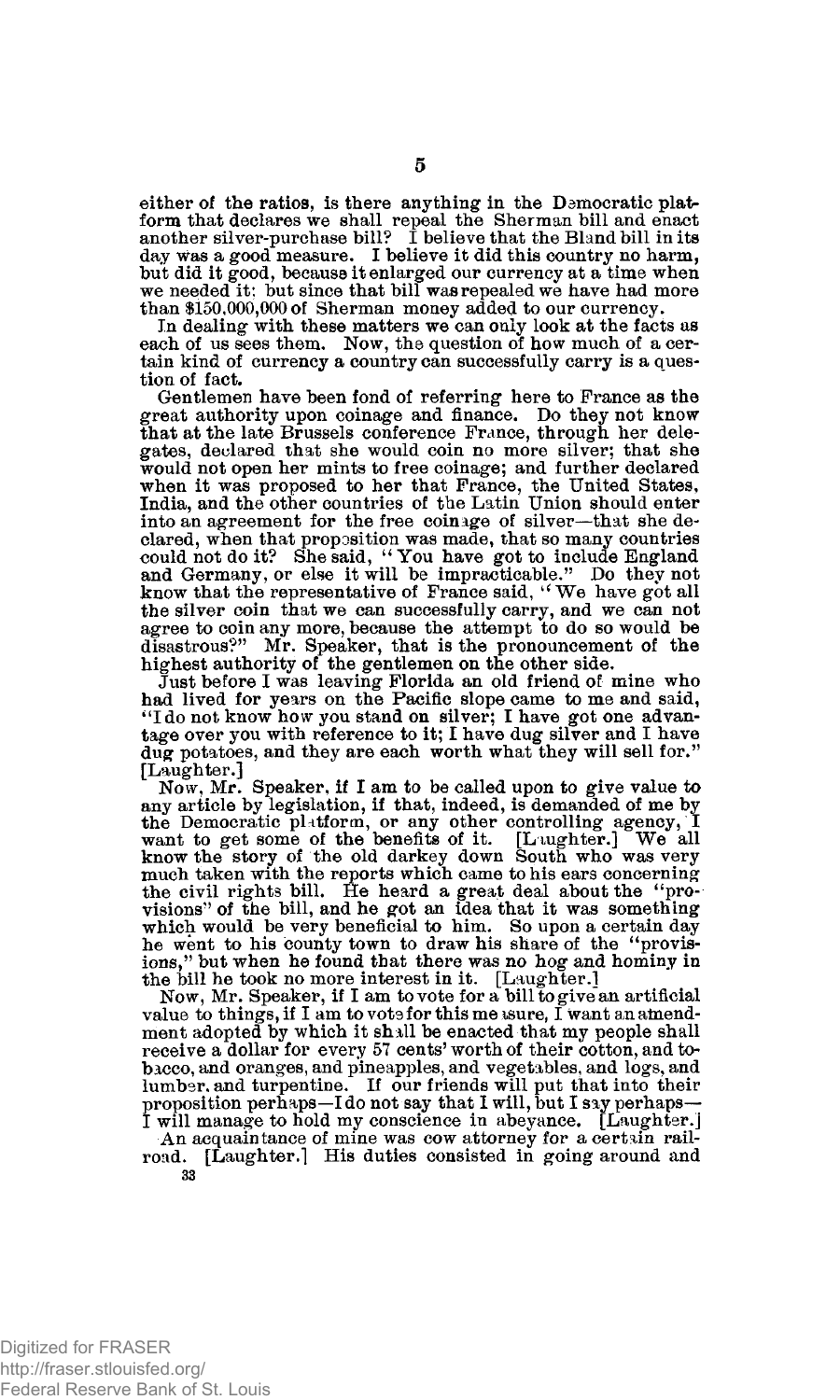**resisting claims for cattle that were killed on the track, and he did it very artfully. He resorted to all the arts that were known, the usual delays and everything else, and he continued in that service for about three years, when the railroad company dis-charged him, whereupon he became a very active and [zealous promoter of like claims upon the other side.** 

**One day, as he was addressing the jury in a justice's court, he became very severe, not only upon the company, but upon the**  attorney on the other side representing the company. Finally<br>the other counsel could not stand it any longer, and he got up<br>and threw his record at him—as sometimes happens to lawyers<br>and to statesmen. [Laughter.] He said: **as this, doing what I am doing now, only a good deal more so?" Whereupon the indignant cow attorney replied: "Sir, for three long years I held my conscience in abeyance, but now it has broke loose!" [Laughter.]** 

**I have not held my conscience in abeyance, sir, but if I am to do it, I want to see some direct, immediate, palpable, tangible benefit for my people in this legislation. [Laughter.]** 

**Mr. Speaker, we may theorize as we please as to the future far distant, but we know in fact that this fall, within the next few weeks, the continuance of the present state of affairs means a lower price for every pound of cotton in the South. If it goes on it means a lower price for every box of oranges in Florida; it means a greater diminution of that great stream of tourist travel which to us is not entirely what the overflow of the Nile is to Egypt—because we deny the charge that we live wholly on fish in the summer and Yankees in the winter [laughter]—but we do admit the fact that it is a very material factor, and if there are hard times at the North and a money stringency, if all the money is locked up so that nobody can get any for business, much less for pleasure, shall the corridors of our hotels (which are palaces), shall the beautiful resorts of Florida, shall the lovely walks on the banks of the St. John and the Indian Rivers remain vacant, and shall all the channels of trade be deprived of that necessary supply of nutriment? The hotels, the transportation lines, the farmer who sells them his products, the merchant who sells them his goods, all will suffer. It is right upon us, and if there is not relief, and that speedily, we are going to have a hard winter in Florida, and if my vote can prevent it it is not going to occur. [Laughter and applause.]** 

**Mr. Speaker, it has been said to us, " Are you going to be dictated to by England?" That brings up before us one of the most momentous events in the history of finance, or perhaps in the history of the world, during recent years; I refer to the de-monetization of silver, or at least the stoppage of its free coinage, in India. When I say I am a friend of silver I am sincere, but I am not ready to vote in this emergency for the free coinage of a short dollar. And I am pinned right down to that or to another silver-purchase bill. I have no other choice or option. I am somewhat in the position of one of those steers that is shipped**  from Florida; it is put in a kind of runway; one man holds up **the bars on one side and another man holds them up on the other, and it must run right along; there is no escape on either side.**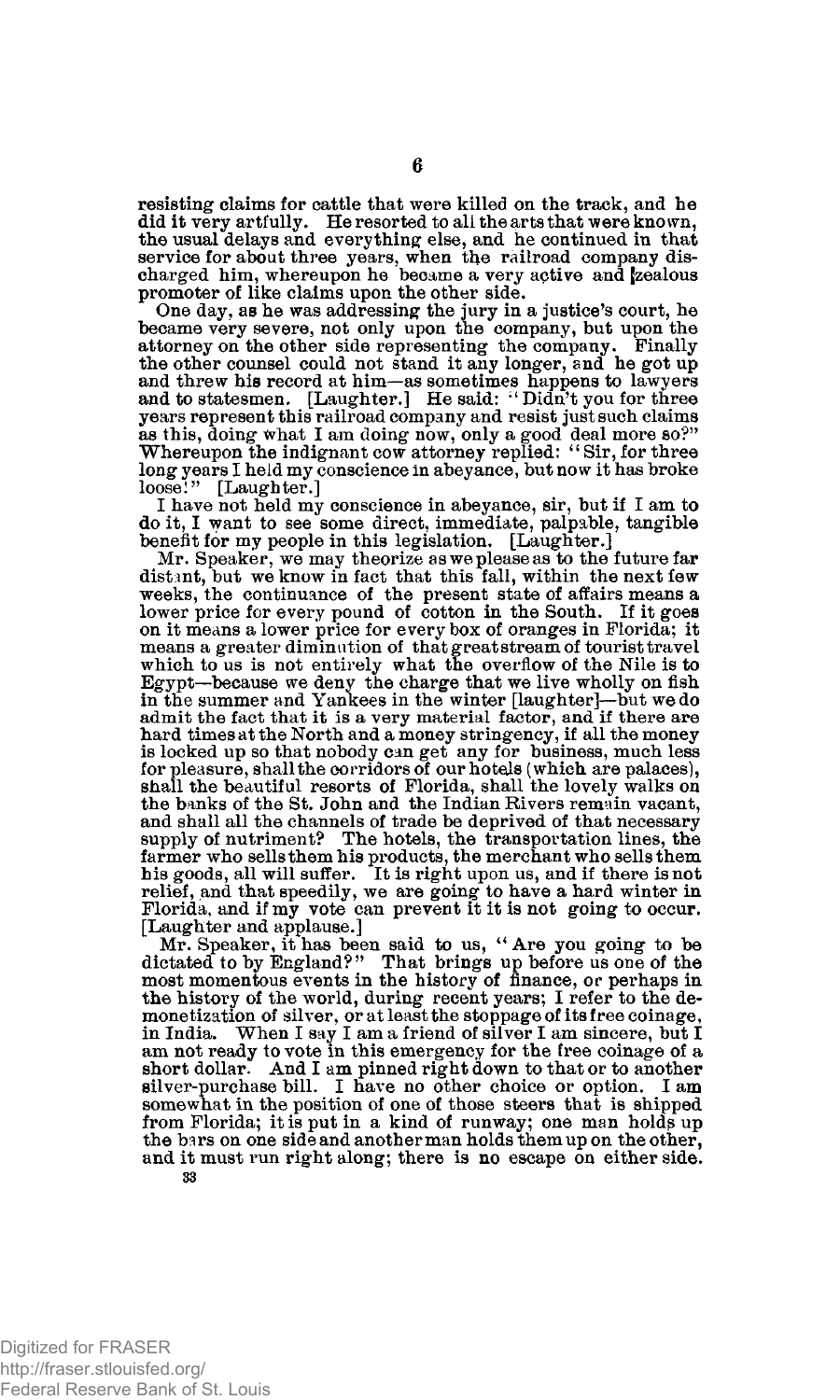**In this emergency I have made up my mind what I am going to do, and I have declared it. I am not allowed the opportunity to vote for the coinage of silver at its intrinsic value; it is not proposed to give me any such opportunity.** 

**But, Mr. Speaker, I started to speak of the taunt which comes to us as to our being dictated to by England. Why, sir, at the end of the Franco-German war, when France—as proud a nation as exists upon God s footstool—had been overthrown in war; when every feeling of pride and resentment was aroused; in this**  situ tion, when Germany demonetized silver, did France say, "We will not be dictated to by any set of Germans. No Kaiser, nor Bismarck, nor any such set of gold bugs can dictate to us. We have maintained the free coinage of silver always; it is the **traditionary** policy of France, and we can stand alone?" No, sir; **France said nothing of the sort. It said, " When Germany has demonetized silver a great fact has occurred which we must recognize and to which we must conform our action; " and they closed the mints of France to the coinage of silver.** 

**So, when the India council demonetized silver, or at least stopped its free coinage, in an empire of more than 250,000,000 of people and destroyed the greatest silver market of the world, thereby depreciating the price of silver, that was a transaction which we can not ignore—which must influence our action whether we like it or whether we do not. For my part I deplore it. If I had come here at any other time than in the presence of this financial depression and in the presence of that action of the Indian government I should be found voting with the men who will now vote contrary to me when this question comes to**  an issue. But, sir, I always endeavor to look at things as a sensible, reason ble man. And when, so far from the United **States accomplishing anything at the Brussels conference, so far from our country getting the aid of any other nation, India demonetized silver, it was a blow that must be recognized;**  and to say that in the face of this action the United States alone shall undertake so hazardous an experiment as free coinage at **a short ratio seems to me neither wisdom nor courage, but foolhardiness.** 

**Mr. Speaker, various gentlemen who have argued this question have referred us to the reports of the India commission. It is a fact that that commission recommended a stoppage of the free coinage of silver in India. It is also a fact that they recommended that, if limited coinage by the government should be carried on, the ratio should be made 20 to 1. But already that is regarded as a most hazardous experiment. Now, what we are here for is not to try experiments, the effect of which would be that while we are awaiting the result months or perhaps years must elapse before confidence is restored. What we are to do is to bring money out of its hoarding places, and then we can devote such time as may be necessary to establishing the currency of this country on a permanent basis.** 

**I shall be ready, I am ready now, to support any measure which**  to my mind affords a reasonable expectation of establishing our currency upon a sound, safe, sufficient, flexible, expansive basis. **But I do not believe that we can successfully establish the free coinage of silver, even at a ratio of 20 to 1. And I do know that 33**